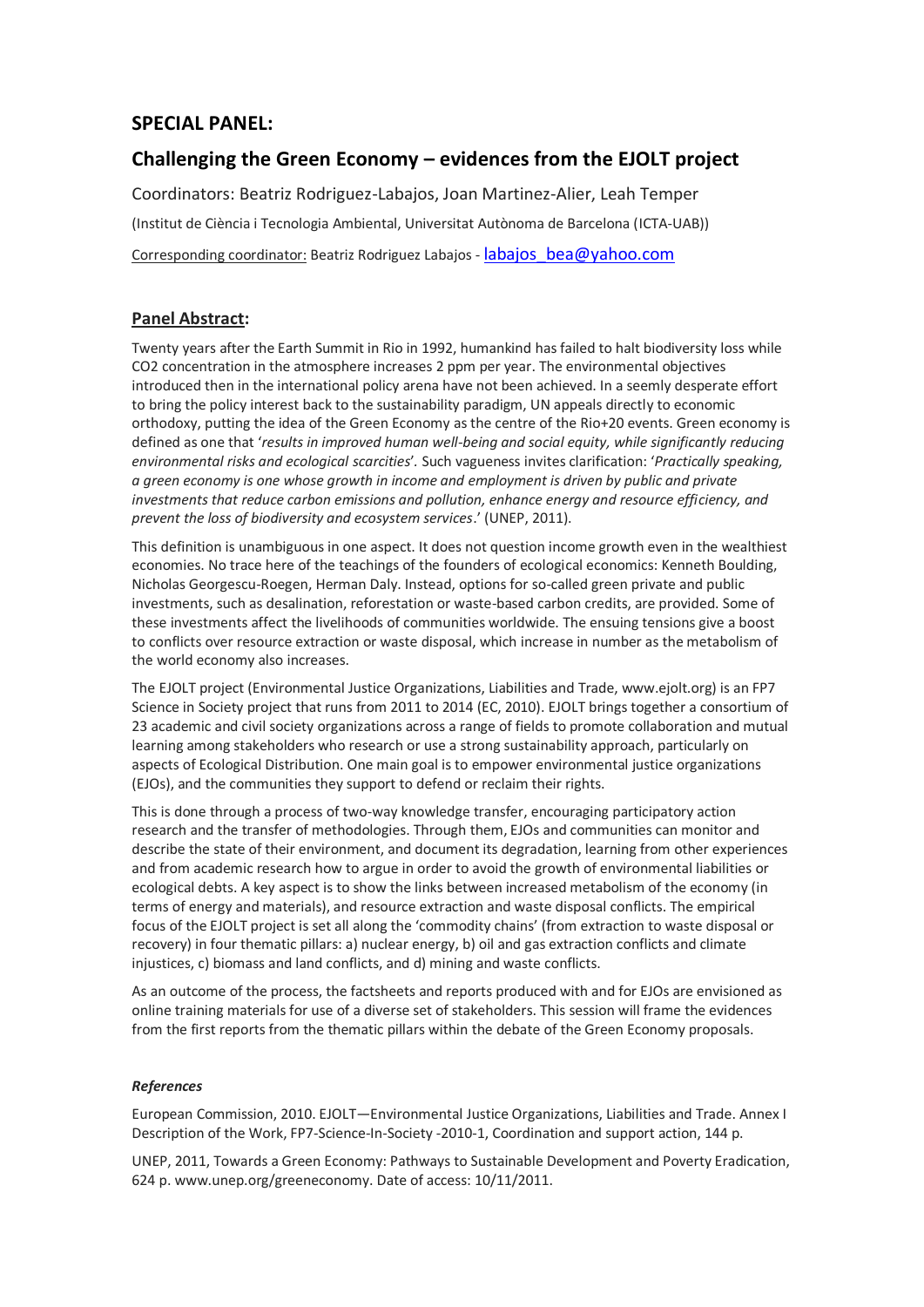## **"Science and activism in uranium mining conflicts. Lessons from Africa and Brazil"**

Marta Conde Puigmal<sup>1</sup>, Bruno Chareyron<sup>2</sup>, Marcelo Firpo<sup>3</sup>, Renan Finamore<sup>3</sup>, Bertchen Khors<sup>4</sup>, Hilma Mote<sup>5</sup>

<sup>1</sup> ICTA-UAB, <sup>2</sup> Commission de Recherche et d'Information Indépendantes sur la Radioactivité (CRIIRAD),  $^3$ Fundação Oswaldo Cruz (FIOCRUZ),  $^4$  Earthlife,  $^5$  Labour Resource and Research Institute (LaRRI)

#### **Corresponding author**: Marta Conde - [mcondep@gmail.com](mailto:mcondep@gmail.com)

Communities in Namibia, Gabon and Niger have been living near uranium mines for more than three decades experiencing social, environment and health impacts. Although the connection between their health problems and the mines' operation became clear to them, the mining companies always denied actual connections. Knowledge has been produced and used by the companies alone, without including the communities' or the workers perceptions. Dissatisfaction has therefore been growing within local communities and mine workers. In Niger civil society organizations (CSOs) have been formed claiming better access to mines revenues but also wanting to understand the mining process risks and the impacts of radioactivity on their health. In Caetité, Brazil mining has been going on only for 10 years but the impacts on society are already being noticed by the workers and the communities living near them; workplace accidents, tailing dam spills, soil and water contamination. CSOs are also starting to arise in protest.

In addition to all the social and environmental problems related to the exploitation of any kind of mineral, an important hazard of uranium mines is radioactivity and its effects on human health, mainly through the exposure to doses of Low Level Radiation (LLR – under 100 milliSievert). The health impacts of LLR are not well known because they are difficult to measure and not enough studies have been carried out (Brenner, 2012), however the International Commission for Radiological Protection accepts there is no safe radiation dose and risk increases with exposure (Wrixon, 2008). The local population vulnerability is reinforced by the lack of clear information linking the mining and milling activities to the environmental contamination and its effects to human health. We are therefore confronting a situation with high uncertainty and were important issues such as health risks are at stake; this is the field of postnormal science. A different approach to assess radiation risks is needed involving an extended peer community (Funtowicz & Ravetz, 1994).

As part of this extended peer community CRIIRAD, an NGO specialized in radiation monitoring and training, got engaged in this process involving since 2003 local communities in participatory monitoring and educational programs. Independent analysis of radiation on soil, water and air are being carried out by its team to ascertain the present impact. FIOCRUZ in Brasil, an organisation specialized in environmental health, have been engaging with local communities contrasting the knowledge produced by the mine and helping local communities understand the mining process and its impacts. The communities use this new produced knowledge in activist activities to ask, for example, better safety procedures for the mine workers or the removal of radioactive contaminated material from public use. They are engaging in science-led activism. Local communities realize that in taking part in the knowledge production process they can understand the impacts better, appropriate the knowledge produced and use it for their own advantage.

This is the type of liaison promoted by the EU-funded project EJOLT (Environmental Justice Liabilities and Trade) that aims at promoting mutual learning between CSOs (from North and South) and academic research. With EJOLT funds, this process of bottom-up knowledge production is also being carried in Namibia and Caetité. The article describes the processes initiated in Namibia and Caetité as well as a summary of CRIIRAD's experiences in Niger and Gabon.

**Keywords**: uranium mining, Low Level Radiation, post-normal science, science-led activism, activist knowledge

#### **References**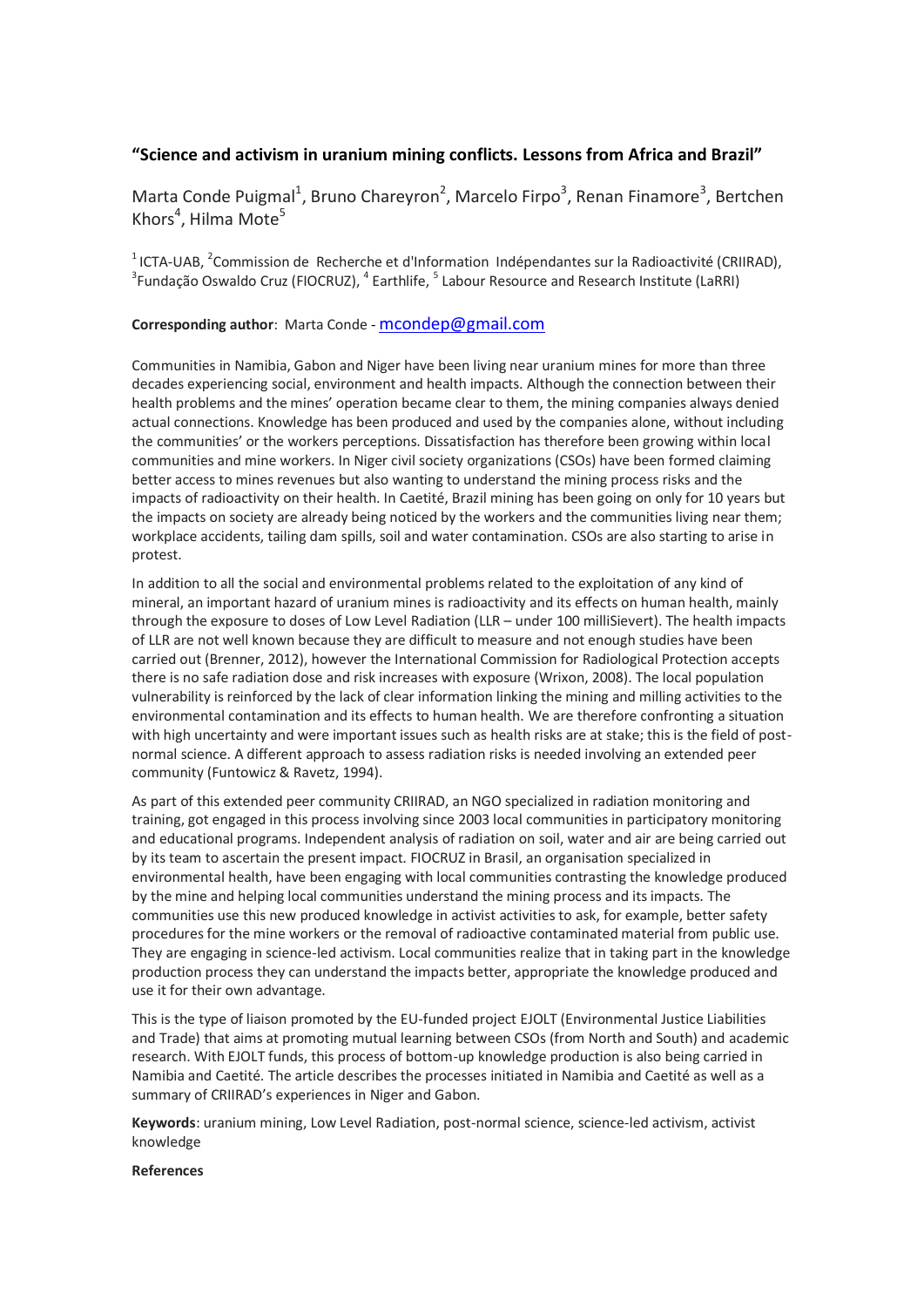Brenner, D.J. 2011. We don't know enough about low-dose radiation risk. Nature. http://www.nature.com/news/2011/110405/full/news.2011.206.html

Funtowicz S. O., Ravetz J. R. 1994. The worth of a songbird: ecological economics as a postnormal science. Ecological Economics, 10: 197-207

Hecht, G. 2010. Hopes for the Radiated Body: Uranium Miners and the transnational technopolitics in Namibia. Journal of African History, 51: 213–34.

Wrixon A. D., 2008. New ICRP recommendations. Journal of Radiological Protection 28, 161–168

## **"Clean Development Mechanism report on 8 African cases"**

Patrick Bond, Khadija Sharife, Baruti B. Amisi, Fidelis Allen, Ruth Castel-Branco

Centre for Civil Society - University of KwaZulu-Natal (CCS-UKZN)

#### **Corresponding author**: Patrick Bond - [pbond@mail.ngo.za](mailto:pbond@mail.ngo.za)

Faced with increased GHG emissions, the world leaders have failed repeatedly to develop effective policies. The Clean Development Mechanism (CDM), defined by the Kyoto protocol in 1997, has been lauded as a win-win opportunity for countries in the global North and South. Supporters argue that it stimulates foreign direct investment in the global South, fosters sustainable development, reduces carbon emissions and gives countries in the global North some flexibility in meeting emission reduction targets.

However, the experiences of eight projects across the African continent—ranging from reforestation, fuel-switch, biofuel and landfill-to-gas projects, as well as projects aimed at curbing gas flaring--suggest that in reality, the CDM process is highly problematic. The report provides a sketch of the following cases:

- The Bisasar Road landfill-to-gas project in South Africa
- The SASOL gas pipeline from Mozambique to South Africa
- The Cimentos de Mocambique-Matola Gas Company fuel-switch project in Mozambique
- The Kwale-Okpai gas flaring project in Nigeria
- The Green Resources Idete Forest Project in Tanzania
- The Abu Qir project in Egypt
- The Onyx landfill project in Egypt
- The G4 Industries Tana Jatropha Project in Kenya

Based on our comparative research, it appears that CDM projects have not been successful. Rather they have been characterized by fraud, exclusion, the destruction of the natural environment, devastation of local livelihoods, and continued health and safety risks. Despite these risks, companies continue to earn revenues from credits sold, and countries in the Global North continue to receive credits. Nonetheless, local communities and environmental organizations have emerged to challenge the CDM process.

This report not only traces the negative impact of CDMs, but the conflicts, strategies and victories that have emerged in response to these projects. It concludes that the emissions markets were the wrong idea (a neoliberal strategy) in the wrong place (financial markets) at the wrong time (the 2000s era of repeated bubbles and bursts). By repackaging climate finance under the umbrella of 'aid', developed countries exploiting the 'atmospheric commons' have managed to delegitimise the issue of ecological debt.

**Keywords**: Clean Development Mechanism; fuel-switch; biofuel; reforestation; fertilizer; landfill-to-gas; gas flaring; Africa; resistance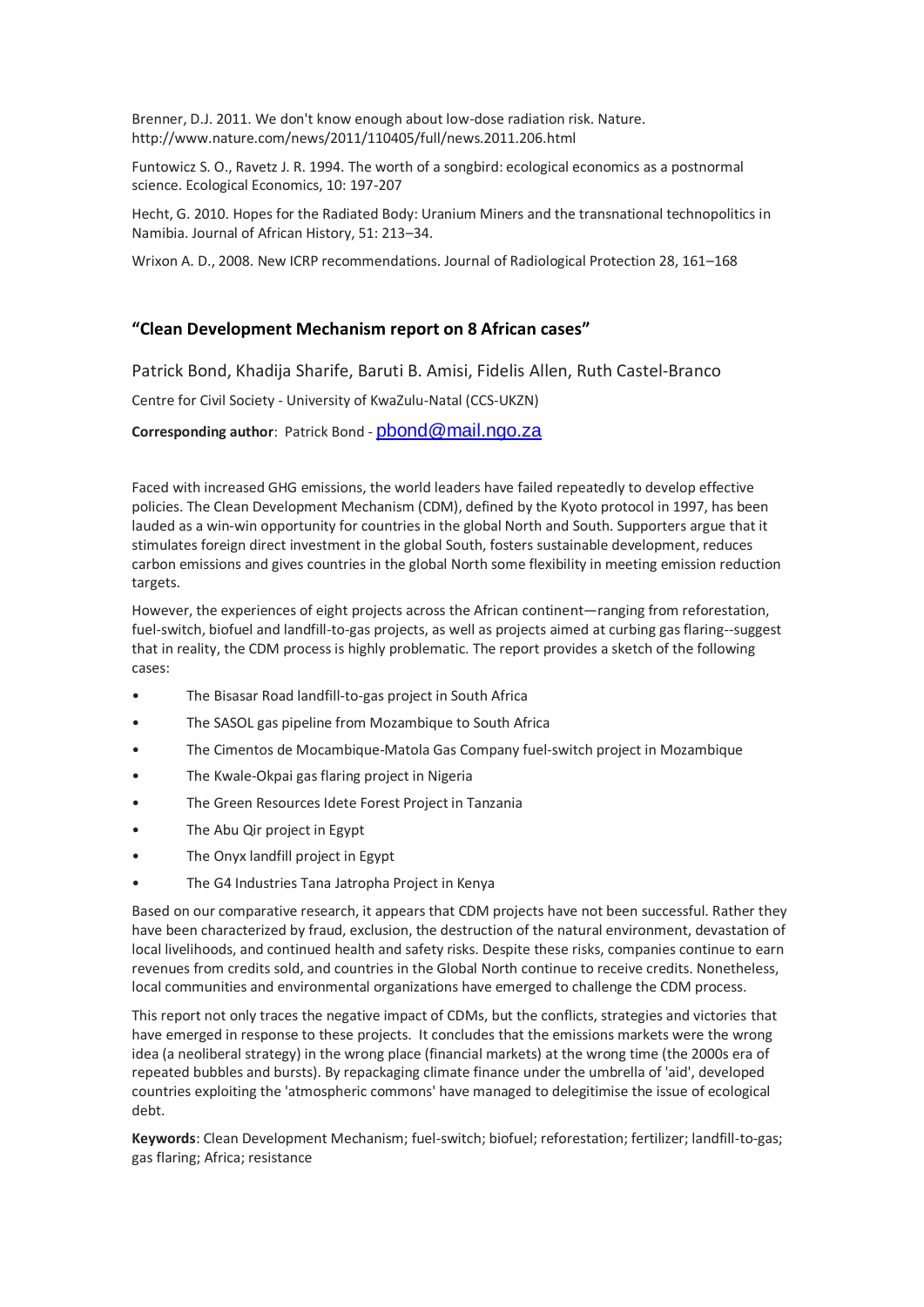## **"A global overview of industrial tree plantation conflicts"**

Winnie Overbeek (World Rainforest Movement)

### [winnie@wrm.org.uy](mailto:winnie@wrm.org.uy)

"A global overview of Industrial Tree Plantations Conflicts" is a report for EJOLT that aims to identify, based on a number of selected case studies, the main characteristics/impacts of industrial tree plantations conflicts worldwide, with emphasis on plantations for pulp and paper, and focusing on the Global South, contributing to the understanding of structural change in land use and biomass systems caused by these plantations, as well as identifying dynamics and processes that happen during this change.

The report is based on the basic fact that "plantations are not forests". The WRM has asked for a long time for FAO to redefine forests so as to exclude tree monocultures. The report includes a description of characteristics/impacts of new trends of industrial tree plantations that are increasingly expanding, such as biomass oil palm plantations for agrofuels.

Moreover, the report discusses alternatives to the present industrial tree plantations model, pointing out to the need of consumption reduction based on the figures on trends of paper consumption, the benefits of a different local development experience based on a case of a successful community struggle in which the community recovered its land and livelihoods from a plantation company, and the benefits of a different model of using trees, controlled by communities, as is the case of the traditional diverse use and processing of oil palm in Africa.

**Keywords**: industrial tree plantation, pulp and paper, oil palm, paper consumption

## **"Who has the power to determine what is green? Lessons from waste disposal conflicts in India"**

Federico Demaria<sup>1</sup>, Gopal Krishna<sup>2</sup>, Shashi Bushan Pandit<sup>3</sup>  $^{1}$  ICTA- UAB,  $^{2}$  Toxics Watch Alliance,  $^{3}$  All India Kabadi Mazdoor Mahasangh (AIKMM) **Corresponding author**: Federico Demaria - [federicodemaria@hotmail.com](mailto:federicodemaria@hotmail.com)

Two case studies of waste disposal conflicts in India are analysed here to challenge the concept and practices of the so called 'green economy' looking at issues of valuation languages, scale and distribution. An alternative approach should look into the social metabolism (the energy and material flows underlying the economic process) and comprehensively account for the intragenerational and intergenerational socio-economic and environmental impacts at all scales.

a) Urban solid waste management in Delhi. - Delhi (India) is at the forefront of what appears to be the plan for urban solid waste management in developing countries across the world: first the privatization of the system, second the burning of waste to generate electricity (claimed to be clean and renewable). In the last two decades urbanization and economic growth have significantly modified the social metabolism of the city. Absolute quantity of solid waste has increased, and its composition has changed seeing more and more recyclable materials such as plastics, paper and metals. Authorities declare a waste crisis as landfills are full and there is no space for new ones. It is also said that Delhi will face energy shortage. So, why not burn waste to generate electricity?

The Okhla-Timarpur plant is the first one of a potential long series of incinerators in Delhi, India and elsewhere. The project includes a 600 tonnes/day bio-methanization plant and a 1300 tonnes/day refuse derived fuel (RDF) plant of 16 MW. At 0.3 Kw of installed power per capita (the Indian average is still 0.1 Kw, the European average is over 1 Kw), this plant would give electricity to about 50,000 inhabitants. Its financial viability depends on carbon credits from the Clean Development Mechanism (Kyoto Protocol). Authorities and the private company in charge of the plant declare Waste-to-Energy to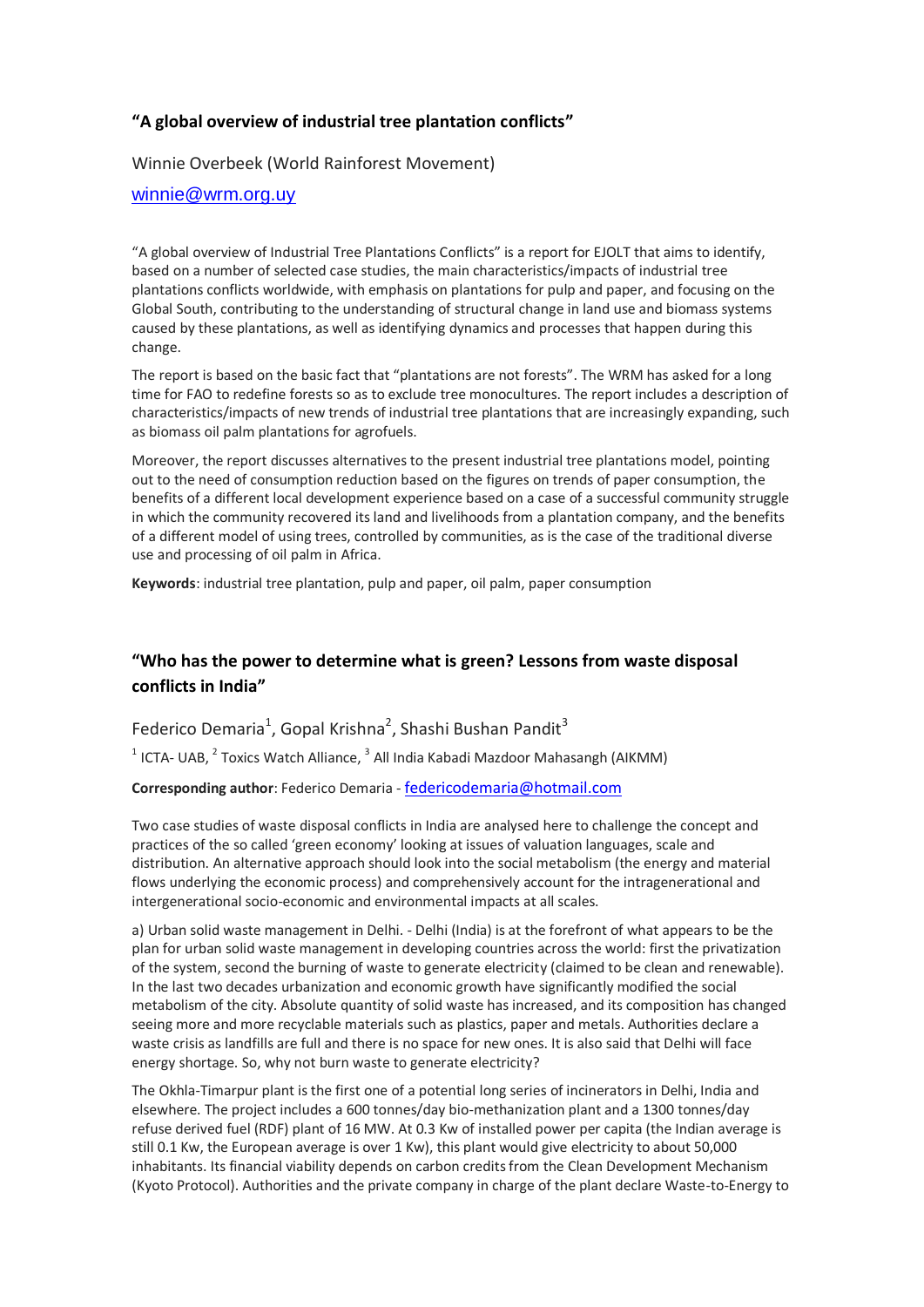be a step forward in green economy as it would avoid groundwater pollution at landfill sites and avoid methane emissions from landfills and substituting fossil fuel to generate electricity. Environmentalists accused them of 'linguistic corruption' and have opposed the plant since the project proposal in 2005. Residents claim it will impact on their health and have mobilized to defend their right to a clean environment. Wastepickers, already threaten by privatization, struggle to defend their livelihood, as they fear that the plant will burn the waste they need to sell in order to feed their families. They have declared themselves to be 'cooling agents' as recycling avoids more C02 emissions than incineration or final disposal.

b) Shipbreaking in Alang-Sosiya (Gujarat).- More than 80% of international trade in goods by volume is carried by sea. The shipping industry constitutes a key element in the infrastructure of the world's social metabolism. Ocean-going ships are owned and used for their trade by developed countries but are often demolished, together with their toxic materials, in developing countries. Ship breaking is the process of dismantling an obsolete vessel's structure for scrapping or disposal. The Alang–Sosiya yard (India), one of the world largest shipbreaking yards, is particularly controversial due to its mismanagement of toxic waste. Ship owners and ship breakers obtain large profits dumping the environmental costs on workers, local farmers and fishers. However they claim it to be a green industry for the recycling disregardless of the local impacts to the environment and people's livelihood. This paper will describe the most recent trends and conflicts in this industry.

#### Ecological distribution conflicts

In both cases, Delhi and Alang-Sosiya, a valuation conflict emerged where different truth claims and values clashed. What is relevant here is that while business interests employ the same languages (economic, social and also environmental) as the other actors (environmental groups, farmers, fishers, local residents and wastepickers), they frame the issue very different and at very different scales, to come to very different evaluative conclusions. The problem is that other environmental risks, especially at the local scale (such as toxic emissions) are left by the wayside together with other concerns such as people's livelihood or resource constraints that require a decrease in the total consumption. So the relevant questions appear to be: who has the power to determine what is green? And green for whom?

Keywords: Social metabolism, waste, Clean Development Mechanisms, wastepickers, waste-to-energy, privatization, environmentalism of the poor, green economy, ecological unequal exchange, accumulation by contamination

## **"Large-scale gold mining: National natural resources treated as private assets with public environmental impacts"**

## Robert E. Moran (Michael-Moran Assoc., LLC) - [remwater@gmail.com](mailto:remwater@gmail.com)

Whenever world financial problems increase, the demand for gold and other precious metals usually increase. Trust in paper currencies often declines, that in tradable metals increases. National governments encourage gold development because they can show short-term "economic growth", an increase in tax revenues, and often an increase in gold supplies allow countries that lack major internationally-exchangeable currencies flexibility when purchasing commodities such as oil, weapons, etc.

While gold may be considered a national natural resource, most governments allow the mining and mineral-processing sites to be operated as private endeavors. Access to the sites is totally controlled by the private companies, much as if they were private fiefdoms. Government representatives usually are required to receive prior company approval for any site visit. All technical data and information are supplied by the companies (i.e. the specific processes employed; the volumes and sources of water and processing chemicals used; the chemical content of the ores and wastes; the pre-operational locations of springs, their flow volumes and chemical content; the costs of exploration and operation, etc.). Prolonged times of economic difficulties are also when regulatory agencies have reduced budgets, fewer competent staff, and weaker political support for actual enforcement of most laws---especially social